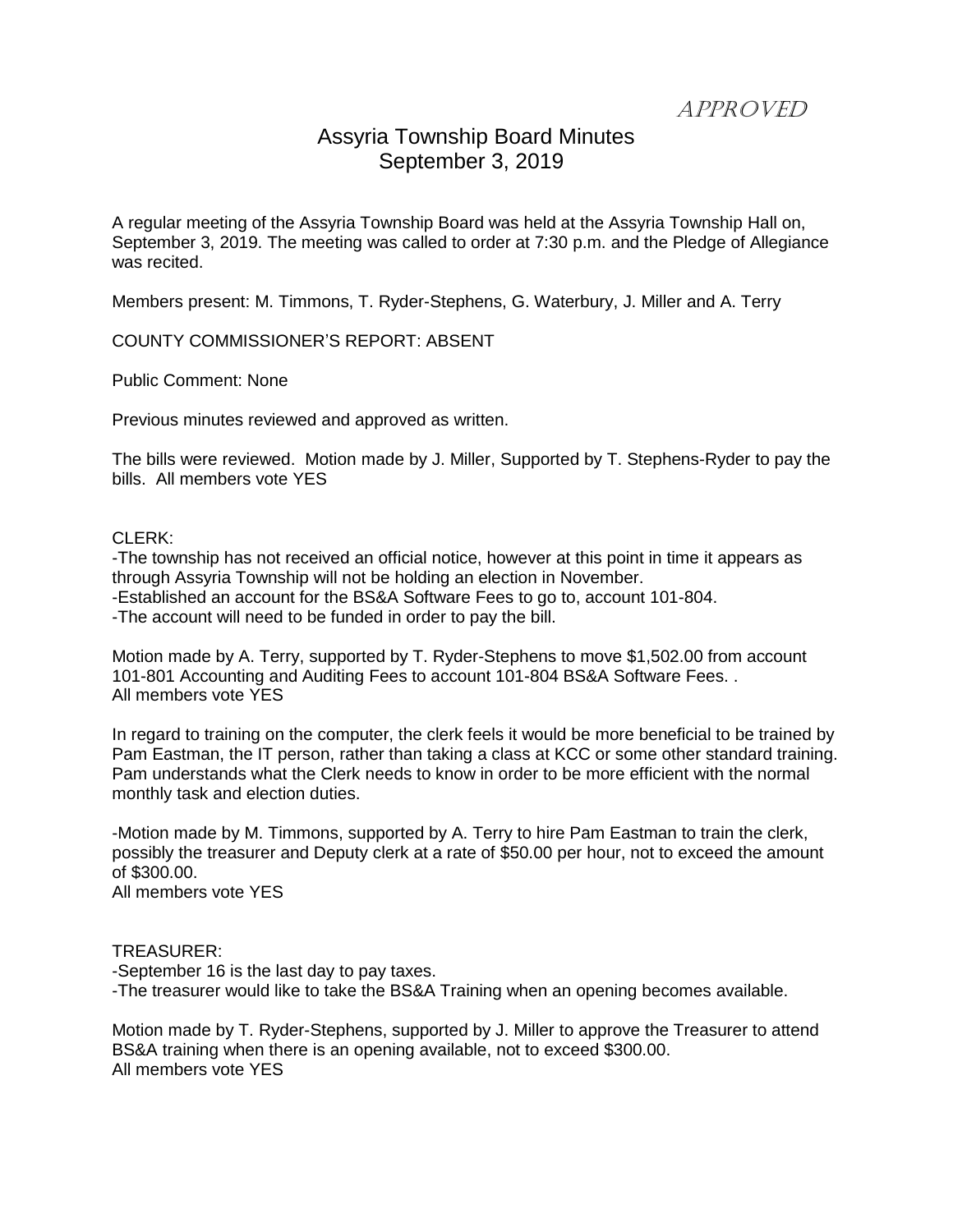TRUSTEE: Gene Waterbury

-Would like the board to consider putting money in the budget to redo the inside of the old part of the building.

TRUSTEE: J. Miller

-Discussion in regard to putting insulation in the old part of the building. The board gave their approval for him to look into what would be required.

-Discussion in regard to the Historical Corner. The Board consensus was that the Northwest corner be the "History Corner".

-Would like to be reimbursed \$137.05 for the items he purchased for the Historical corner. - There was discussion with regard to projects on the outside of the building that were not included at the time the new addition was done.

-Discussion in regard to the installation of the drop box.

Motion made by J. Miller, supported by T. Ryder-Stephens to install the drop box not to exceed \$350.00.

All members vote YES

ASSESSOR: ABSENT

SUPERVISOR:

-Discussion in regard to leveling the ground on the south east side of the hall. The board gave their approval for him to **seek estimates from Hamilton excavation.** 

-Discussion in regard to the Historical open house, Saturday, September 28 at 6:00 pm. Ad to run in the Reminder Saturday the  $7<sup>th</sup>$  and Saturday the 14<sup>th</sup>. The public is encouraged to attend and bring any township information they would like to share.

PUBLIC COMMENT: NONE

OLD BUSINESS: NONE

Meeting adjourned at 8:40 p.m.

Respectfully submitted, Annette Terry Assyria Township Clerk